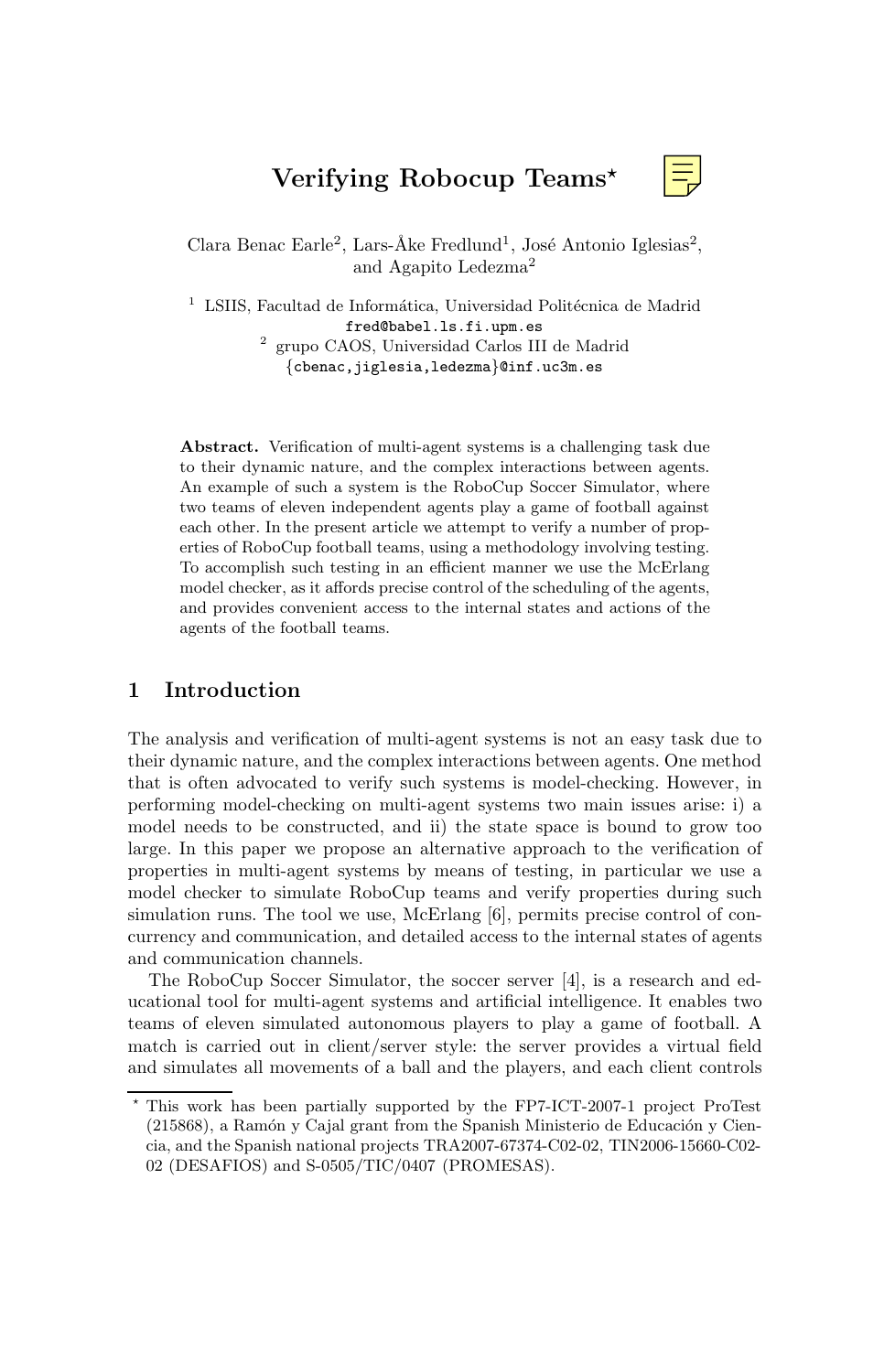the movements of one player. Communication is done via UDP/IP sockets, enabling players to be written in any programming language that supports UDP communication.

Erlang [1] is a programming language developed at Ericsson for implementing telecommunication systems. The principal characteristics of Erlang, i.e., a clear separation between data and processes and a high level of abstraction thanks to its functional style, together with excellent support for developing distributed applications, makes writing code for RoboCup teams in Erlang an easy task. Indeed, undergraduate students at the IT university of Gothenburg have been developing such teams to compete in their local RoboCup simulation tournament. Given the rather complex nature of the application, and the availability of capable verification tools for Erlang such as e.g. McErlang[6] , it seemed natural to try to use these verification tools in the task of analyzing some interesting properties of multi-agent RoboCup teams.

The use of tool support in the task of verifying multi-agent systems is recently attracting significant interest from the agent community. In [2], for example, a variant of the abstract agent-oriented programming language AgentSpeak, AgentSpeak(F), is proposed. By translating AgentSpeak(F) programs into Promela or Java, properties written in LTL can be model-checked with SPIN or the Java Path Finder [11], a general purpose model checker for Java. A difference between their approach and ours is that AgentSpeak is based on the BDI agent architecture while we do not consider any specific agent architecture. In [7] a combination of UML statecharts and hybrid automata was proposed for modeling multi-agent systems, and the method was applied to the task of model checking agents of the RoboCup rescue simulation league. In [3] a trace based approach is used to study a complex agent scenario.

This paper is organized as follows. In the next section we introduce the Erlang programming language, and in Sect. 3 a description of the McErlang tool is given. In Sect. 4 the implementation of a RoboCup soccer team in Erlang is explained. Our approach to checking properties on the football players is explained in Sect. 5, together with a discussion of the type of experiments we have carried out. We conclude in Sect. 6 with a discussion on the present results, and directions for future work.

### **2 The Programming Language Erlang**

Erlang [1] is a programming language developed at Ericsson for implementing concurrent, distributed, fault-tolerant systems. Erlang software is typically organized into modules, which at runtime execute as a dynamically varying number of lightweight processes communicating through asynchronous message passing.

### **3 The McErlang Tool**

The internal construction of the model checker is parametric, enabling a user to easily change its configuration for different verification runs. The input to the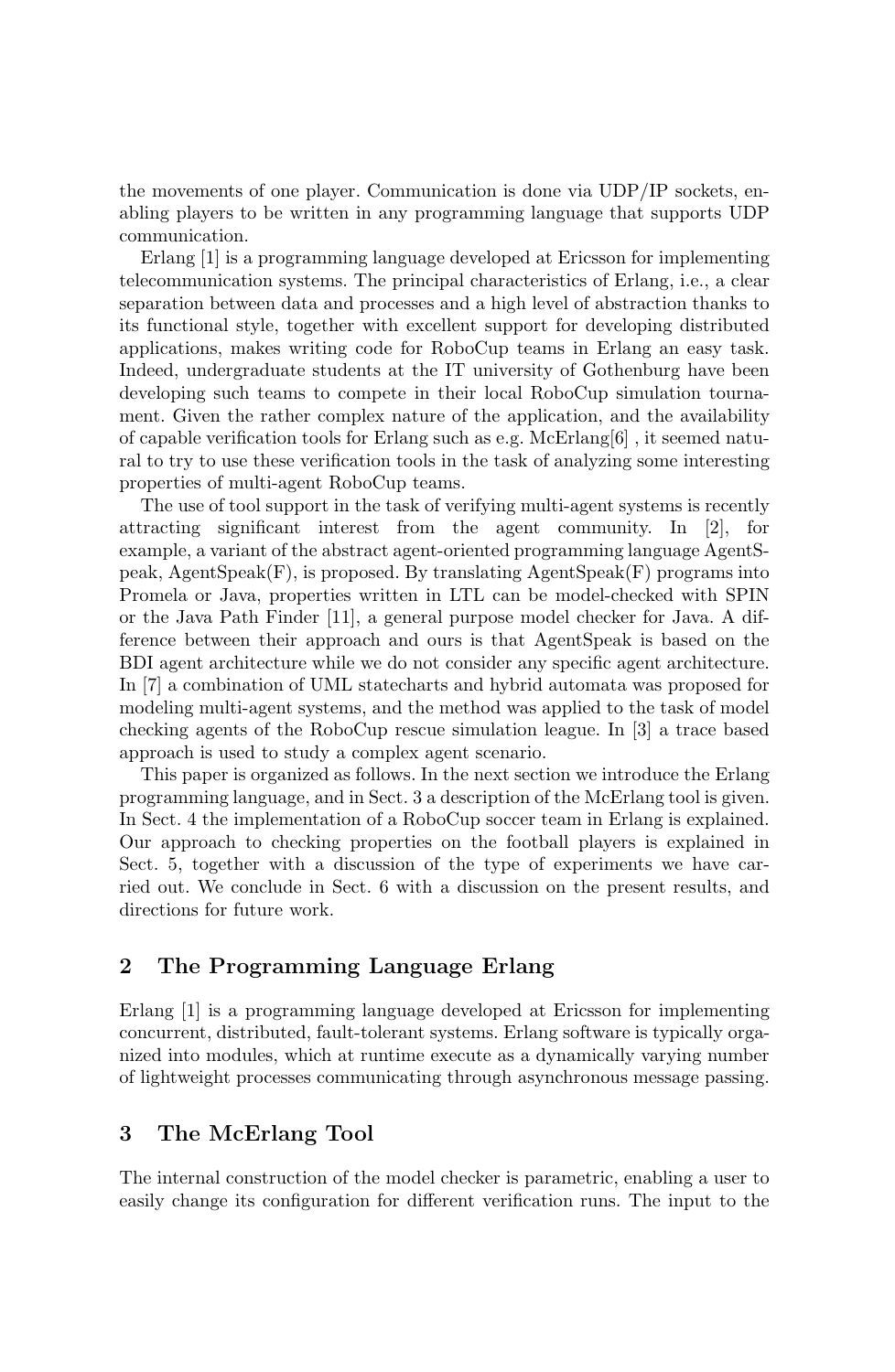model checker is the name of an Erlang function which starts the execution of the program to verify, together with a special call-back module also written in Erlang which specifies the behavioral property to be checked (called the *monitor*). The output of a verification can be either a positive answer saying that the property holds, or a negative one together with a counterexample.

Moreover, a tool user can also specify:

- the name of a *language* module providing an operational semantics<sup>1</sup>,
- **–** the particular verification algorithm to use, (e.g., a safety property checker, a liveness property checker, or simulation of the program in conjunction with a correctness property),
- **–** the name of a state table implementation, that records encountered program states (typically a hash table),
- **–** the name of an abstraction module that abstracts program states, and
- **–** the name of a stack module that implements the stack of program states (storing all or some of the states occurring on the path from the initial program state to the current one)

#### **3.1 Programming Language Semantics for Erlang**

The main idea behind McErlang is to re-use as much of a normal Erlang programming language implementation as possible, but adding a model checking capability. To achieve this, the tool replaces the part of the Erlang runtime system which implements concurrency and message passing, while still using the runtime system for the evaluation of the sequential part of the input programs.

The model checker has a complex internal state in which the current state of the runtime system is represented. The structure that is maintained by the model checker records the state of all alive processes (their process identifiers, mailboxes, computation state, etc). Moreover the global state kept by the model checker runtime system includes a structure to record process links, information about registered process identifiers, etc.

McErlang has built-in support for some Erlang/OTP component behaviours that are used in almost all serious Erlang programs such as the supervisor component (for fault-tolerant applications) and the generic server component (implementing a client–server component), and a module for programming finite-state machines. The presence of such high-level components in the model checker significantly reduces the gap between original program and the verifiable model, compared to other model checkers.

#### **3.2 Correctness Properties**

The model checker implements full linear-temporal logic (LTL) checking. Correctness properties are represented as Büchi automatons (*monitors* coded in Erlang) which are checked using a standard on–the–fly dept–first model

 $1$  Apart from Erlang, we have also for instance implemented a semantics for the web service specification language WS-CDL, thus providing a WS-CDL model checker[5].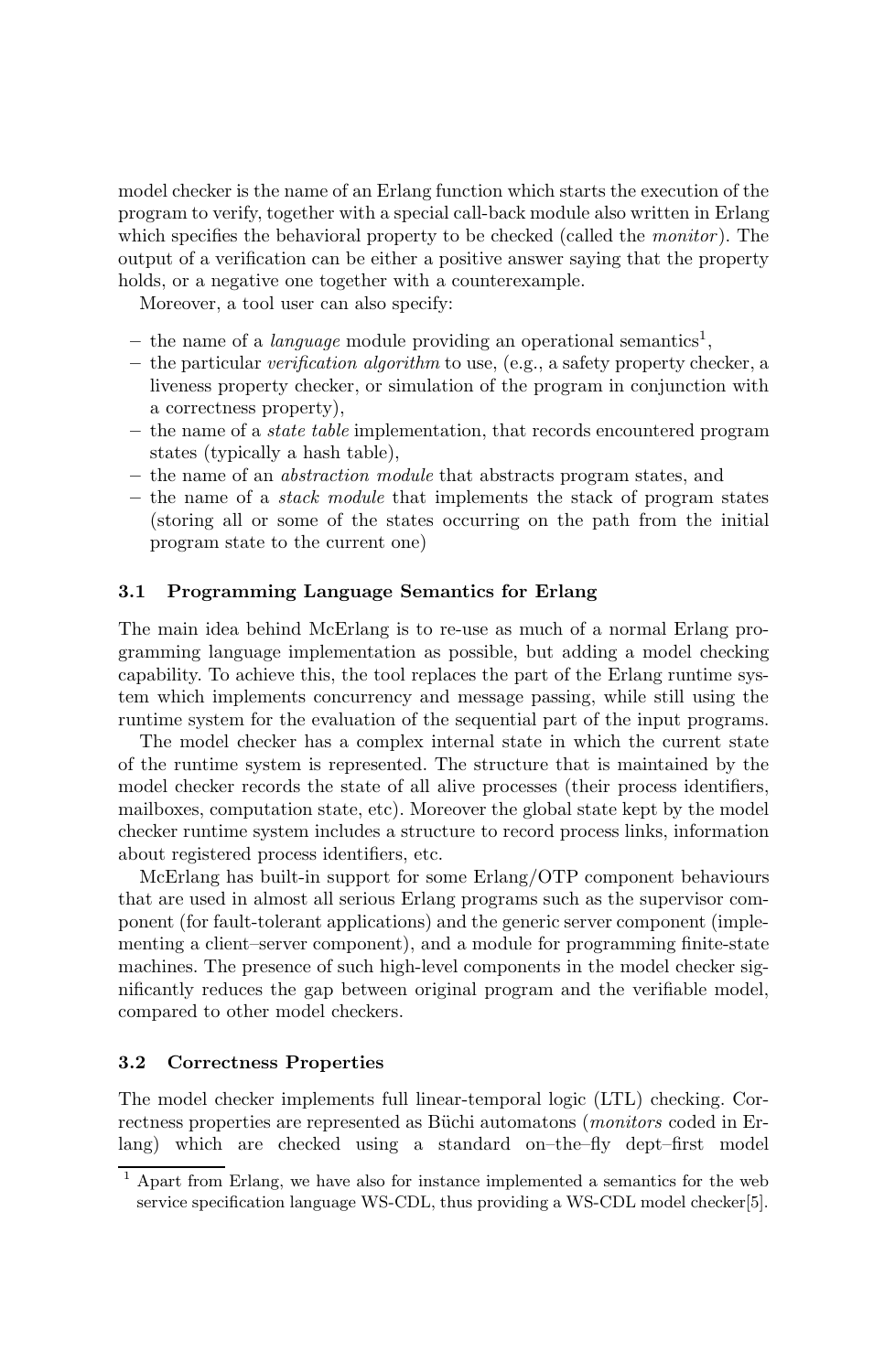checking algorithm [8]. For efficiency, there is a dedicated safety property only checker available. A monitor checks whether the correctness property holds for the combination of the new program state and the monitor state. If successful, the monitor returns an updated monitor state (for safety checking). A  $B\ddot{u}chi$ monitor (automaton) is a monitor that additionally may mark certain states as accepting states. As is well known [10], linear temporal logic formulas can be automatically translated to Büchi automata. Correctness properties can be implemented, therefore, as finite state machines where depending on the monitor state, actions leading to new states. The Erlang/OTP programming environment is a comparatively rich programming environment for programming systems composed of (possibly) distributed processes that communicate by message passing. Fault tolerance is implemented by means of failure detectors, a standard mechanism in the distributed algorithms community. Moreover there is a process fairness notion, something which often makes it unnecessary to explicitly specify fairness in correctness properties. The language provides explicit control of distribution, and a clean model of distribution semantics. For distributed processes (processes executing on separate nodes) the communication guarantees are far weaker than for processes co-existing on the same processor node. are accepted or not. Such correctness properties have full access to the internal state of the program run (including message queues, state of processes, and so on).

The memory aspect of monitors is implemented by sending along the old monitor state as an argument to the Erlang function implementing the monitor. Concretely a monitor defines two callback functions: init (parameters) and stateChange(programState,monitorState,runStack). The init function returns *{*ok,monState*}* where monState is the initial state of the monitor.

The stateChange function is called when the model checker encounters a new program state programState, and the current monitor state is monitorState, and the execution history (a subset of the program states, and actions, between the initial program state and the current one) is provided by the *runStack* parameter. If a safety monitor finds that the combination of program and current monitor state is acceptable, it should return a tuple *{*ok,newMonState*}* containing the new monitor state. If future states along this branch are uninteresting the monitor can return skip (e.g., to implement a search path depth limit), any other value signals a violation of the correctness property implemented by the monitor. A Büchi automatons should return a set of states, each state either accepting *{*accepting, state*}* or not *{*nonaccepting,state*}*.

As an example, the code fragment below implements a simple safety monitor that guards against program deadlocks: (a process is considered deadlocked if its execution state as recorded by the process data structure in the run-time system is blocked).

```
stateChange ( State , MonState , RunStack) −>
  case lists: any (\text{fun} (P) \rightarrow P#process. status =/= blocked end,
                   State#state.processes) of
    true −> {ok , MonState} ;
    false −> {deadlock , MonState}
 end.
```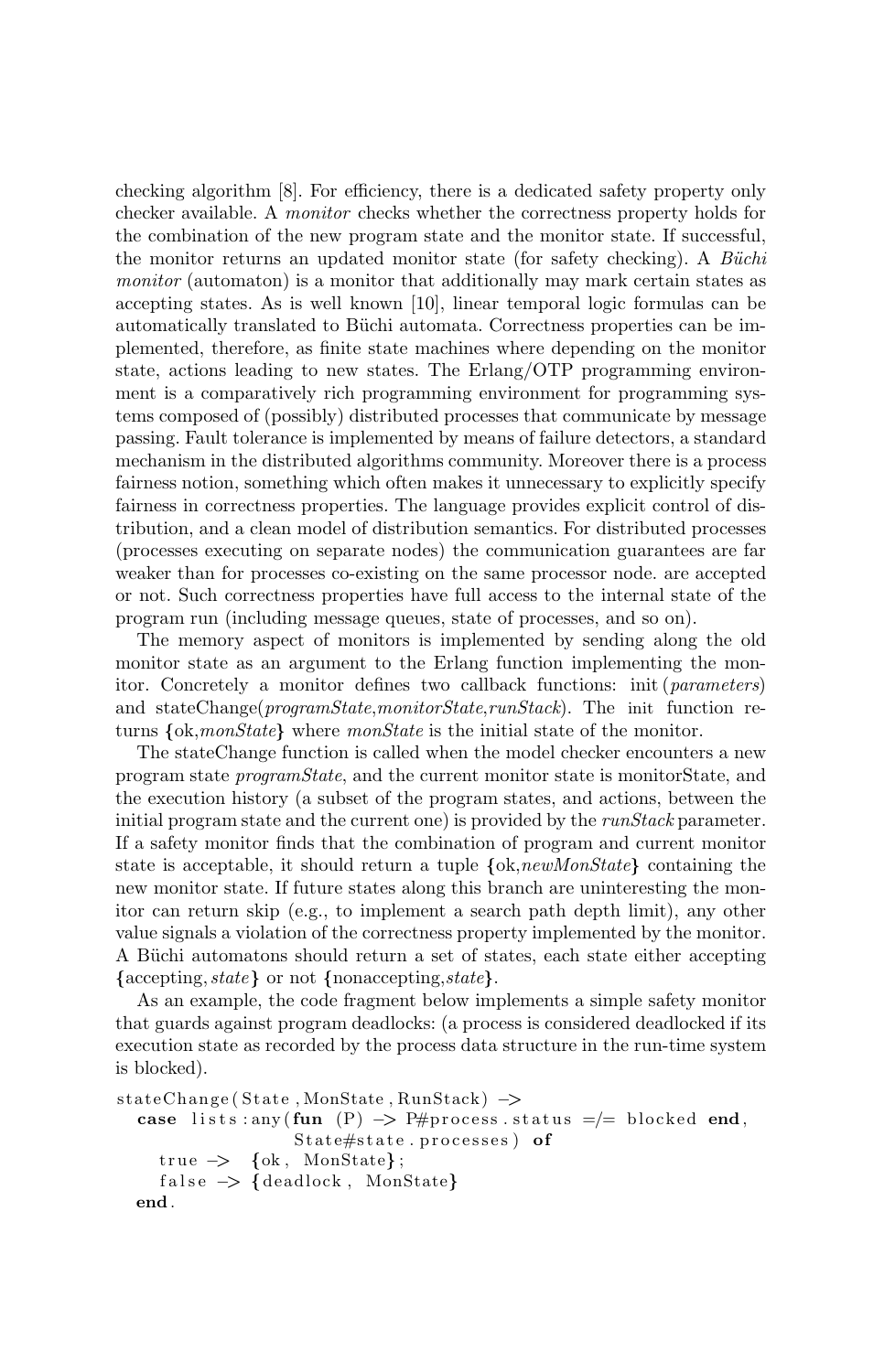The syntax variable  $\# recordName$ . field is used to access the field field of the record variable *variable*, of type *recordName*.

The Erlang language standard requires that process schedulers must be fair. The McErlang tool accordingly implements (weak) process fairness directly in its (liveness) model checking algorithm by omitting non-fair loops (i.e., ones that constantly bypass some enabled process) from the accepting runs.

#### **3.3 Using the Model Checker for Simulation**

Recently we have added a simulation facility to the model checker, whereby instead of exploring the whole state space of an application only a single execution branch is followed. Which execution to branch to follow is by default a random choice, however finer control can be exercised by the monitor module above, which in addition to checking safety properties can mark certain states an "uninteresting", preventing the model checker to examine them and instead choosing an alternative state in simulation mode.

The checking of the RoboCup agents has necessitated implementation of "realtime support" for the McErlang model checker as well. The player agents are time dependent, and have to respond in a timely fashion to information sent from the soccer server by means of actuation commands.

Moreover the model checker had to be "opened up to the outside world". Agents send commands to the soccer server using UDP sockets, and the soccer server regularly broadcasts sensory information to all agents. To support sending UDP commands was trivial (we modified the Erlang API function that supports UDP sending), whereas receiving messages was a bit more tricky. The solution was to program a new Erlang process, constantly listening for incoming UDP messages. This (real) Erlang process keeps a map of virtual (simulated) Erlang processes to which incoming messages should be resent (using the virtual message communication mechanism). Thus virtual processes wanting to receive UDP messages on a certain UDP port communicates this to the UDP Erlang process, which in turn starts receiving and forwarding incoming messages on behalf of the virtual process.

### **4 RoboCup Teams in Erlang**

The IT-university of Gothenburg has been organizing local RoboCup competitions for their students<sup>2</sup>. Students were asked to developed in groups a RoboCup soccer simulation team in Erlang to play against teams developed by other groups. We have taken two such teams as a starting point for a case-study in verifying properties of complex multi-agent systems.

In the case of the first team we have considered, each of the football players is composed of four Erlang processes as shown in Fig. 1: a communicator process, a planner process, an executor process and a timer process. All communication

<sup>2</sup> See http://www.ituniv.se/˜jalm/ecc06/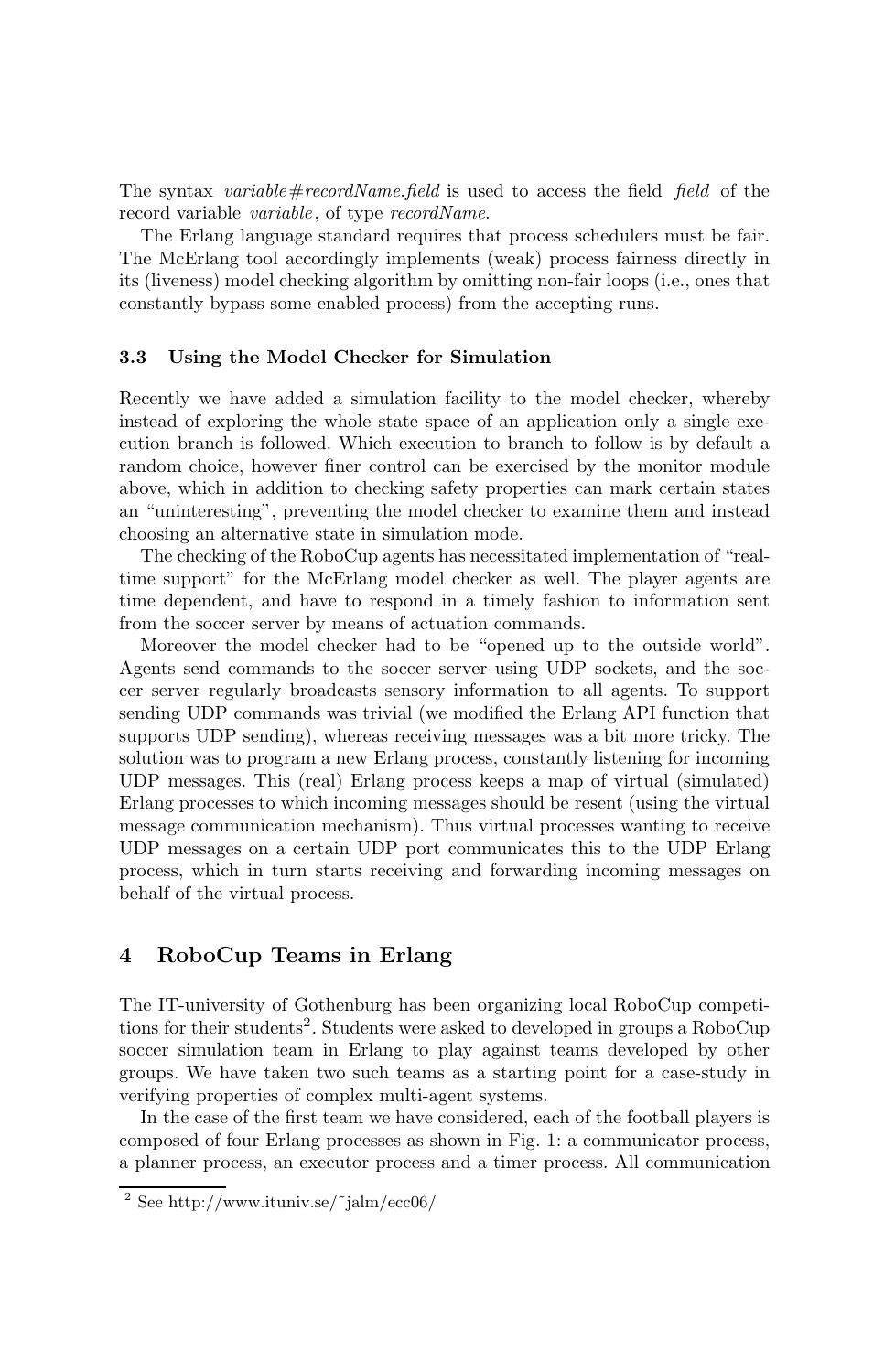

**Fig. 1.** The soccer server and one player

between the processes uses Erlang's built-in asynchronous message passing communication facility. Thus the total Erlang application comprises around  $11 * 4$ processes.

In each cycle, the player receives messages from the soccer server through an UDP connection containing sensor information, for example, a message "(see Time ObjectInfo)" reports the objects currently seen by the player in a simulation cycle of the soccer server. The messages are parsed and sent to a process which updates and stores the contextual knowledge of the agent, and also to the planner process which elaborates a plan (a list of actions) and sends it to the executor process. During each cycle of the game, each player can send a limited number of action commands. The executor process sends the action commands to the server, for example, the command "(kick Power Direction)" to accelerate the ball with the given power in the given direction. The soccer server executes the commands at the end of the cycle and simulates the next cycle using the received commands and data from the previous cycles.

In total the number of lines of codes for this RoboCup team comprises around 3500 lines of Erlang code (including parsing), whereas the more complex (and better playing) team comprises around 8400 lines of Erlang code.

### **5 Checking Robocup Agents**

Seen as a verification task, checking properties of a RoboCup team is very challenging. A team consists of eleven to a large extent independently acting agents with complex internal states, that cooperate to solve a common task in real-time. Unfortunately the hostile environment, i.e., the opponent team, strives to greatly complicate the task of the "home" team. Moreover, the setting is not static, the opponents will vary, and in addition the soccer simulation server contains random features<sup>3</sup> that will alter the outcome of various actions of the agents.

To apply model checking techniques to such a verification problem one would have to construct, with substantial effort, a simplified model of the soccer server and the agents (of both teams). Even so the real state space would be huge, and a model checking run would be unlikely to cover more than a very tiny fragment of that state space. For this reason we decided upon a different "verification" strategy: to use the McErlang model checker for executing the agents, and to formulate correctness properties to check as monitors, but instead of model checking

<sup>&</sup>lt;sup>3</sup> E.g. reporting all positional information to an agent with a possible slight error.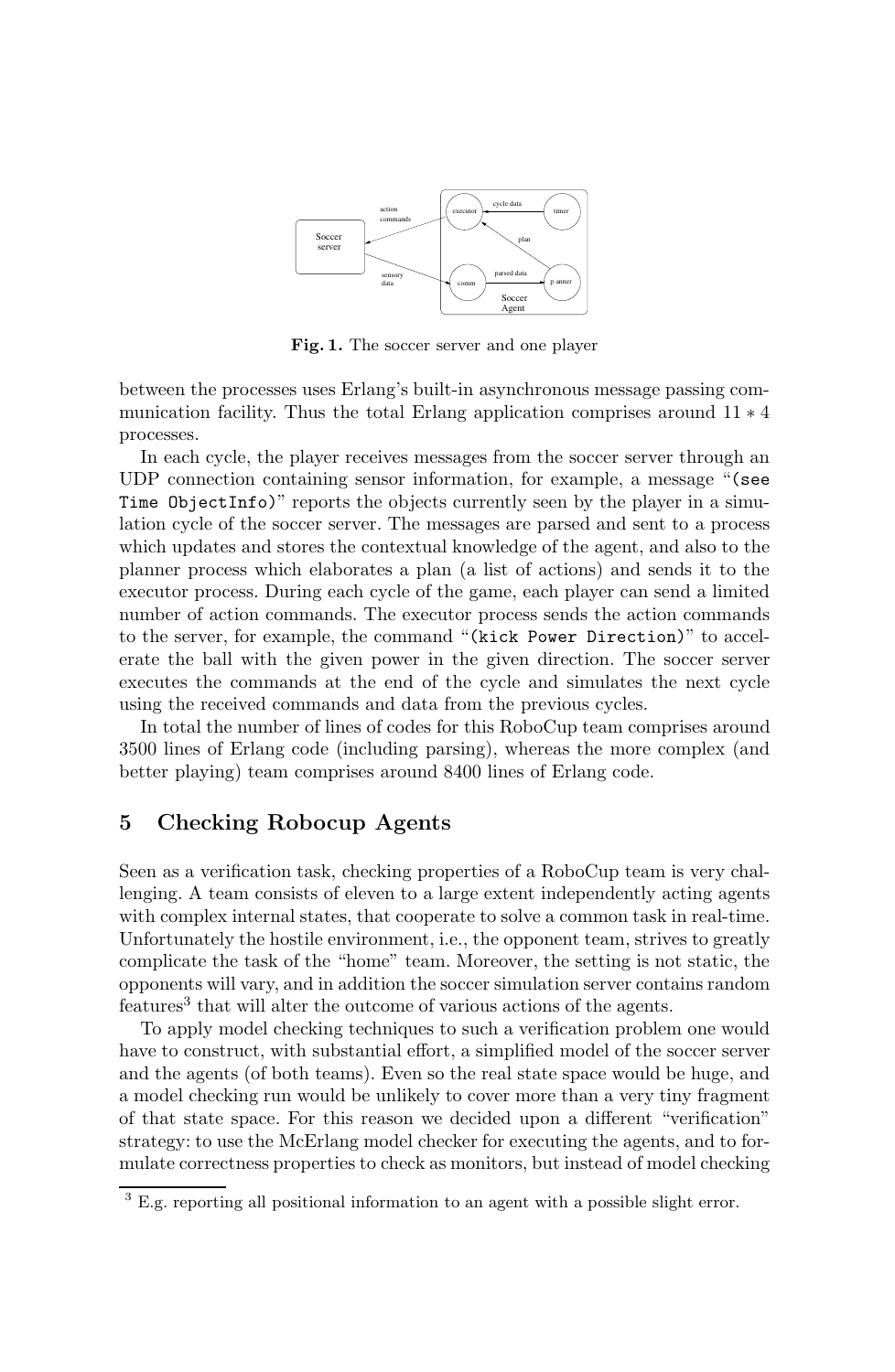a team we used the model checker as a testing/simulation environment. What we lose by not performing a complete verification, which could anyway never be complete due to the abstractions needed to obtain a verifiable model, we hope to gain by checking the actual source code of the agents.

Concretely to check a football team we ran a number of simulated football matches against a number of opposition teams. Each match consisted of two halves of 300 seconds each, with time ticks (events during which the soccer server calculates game changes, and transmits positional information to every player) every 100 milliseconds. These are configurable parameters in the soccer server; McErlang was sufficiently quick to keep up at the default settings. If time deadlines are not met, then football agents would not act timely on sensory information resulting in bad playing; a symptom of such a problem is increasing message queues of processes, a property we did check during games. To accomplish such real-time execution, with over 50 simulated Erlang processes and checking safety monitors in every global system state, proves that the simulated runtime implementation is not overly slow.

To check a team in varying situations the opposition teams were chosen with care. To evaluate defensive play we matched the team to check against good teams from previous international Robocup competitions4. Concretely such teams include fcportugal2004 and tokyotech2004, both from the 2004 international Robocup competition<sup>5</sup>. For evaluating offensive play a particularly bad student team was selected as an opponent. Finally, to evaluate the team in a more fluctuating situation we played the team against itself. All games were repeated multiple times, to increase the coverage of the verification experiment.

By using McErlang compared to using traditional testing frameworks we obtain a number of advantages:

- **–** correctness properties can be elegantly expressed as automatons rather than sets of tests,
- **–** compared to running a team under the normal Erlang runtime system, the McErlang tool provides detailed control of the scheduling of processes, and delivery of messages (which control a traditional runtime system does not provide at all). Testing a multi-agent system under different scheduling assumptions can often reveal errors that are difficult to reproduce using normal testing procedures,
- **–** no or very little source code modification is necessary to interpret testing outcome (i.e., as all the team state – including all its agents, and all the processes implementing an agent – can be inspected, there is generally little need to export extra information from an agent).
- **–** since we are using an untyped functional programming language (Erlang) we can treat programs (e.g., pending function calls, sent messages, etc) as data, and analyse such data using powerful data abstraction functions. Moreover we can often reuse functions and data structures used in the program itself, when formulating correctness properties.

 $4$  As the level of play of the student teams is generally not very good, this was easy.

<sup>5</sup> http://www.robocup2004.pt/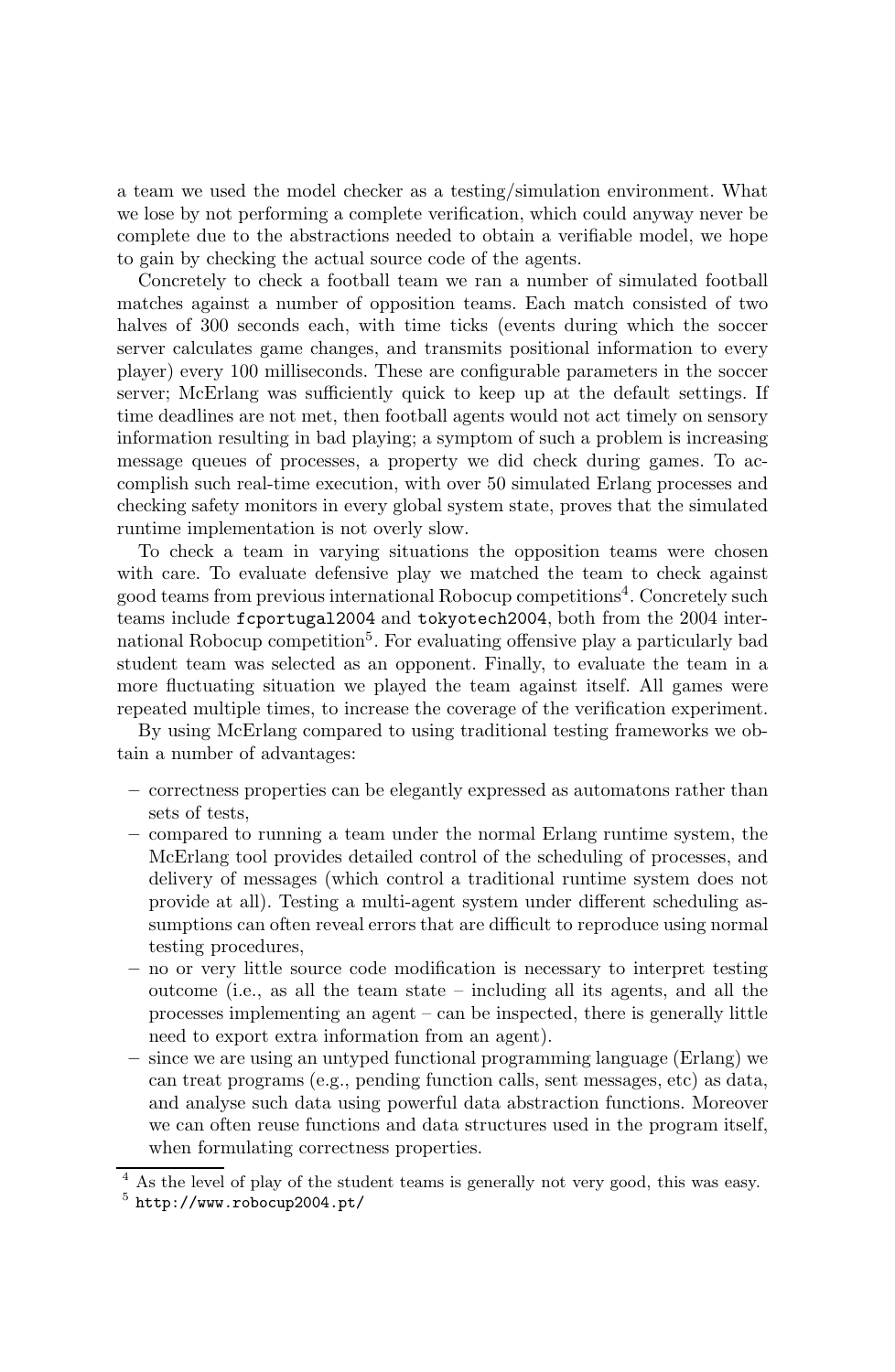

**Fig. 2.** RoboCup verification setup

We use the monitor concept of McErlang to check properties of a RoboCup team programmed in Erlang during games with opponents. Monitors to check correctness properties of the team are written in Erlang as well, and have full access to the state of all agents (players), messages in communication channels, and so on.

However, the states of player agents may of course not reflect reality, as they may have incorrect or simply insufficient knowledge of the state of the game. Clearly to determine whether a property holds, in general we need access to the state of the soccer server as well. As the server is not written in Erlang, McErlang does not have direct access to its internal state. However, by programming a "Coach agent" in Erlang<sup>6</sup>, that repeatedly gets truthful and complete situational information from the soccer server (e.g., ball position, and the position and movement of all players), we gain access, using the McErlang tool, to the complete simulation state.

In case a property violation is detected by a monitor, the complete trace of the simulation up to that point, including the states and actions of all agents and the coach, are available for further analysis in the McErlang debugger.

The experimental setup is depicted in Fig. 2; note that there is no direct communication between agents comprising a team.

#### **5.1 Correctness Property Classification**

Roughly we can separate desirable properties of RoboCup teams into three kinds:

**– observable properties** can be evaluated by observing only the actions (or inactions) of an agent and its external stimuli, without considering the internal state of an agent

 $6$  The coach interface is provided by the soccer simulation server.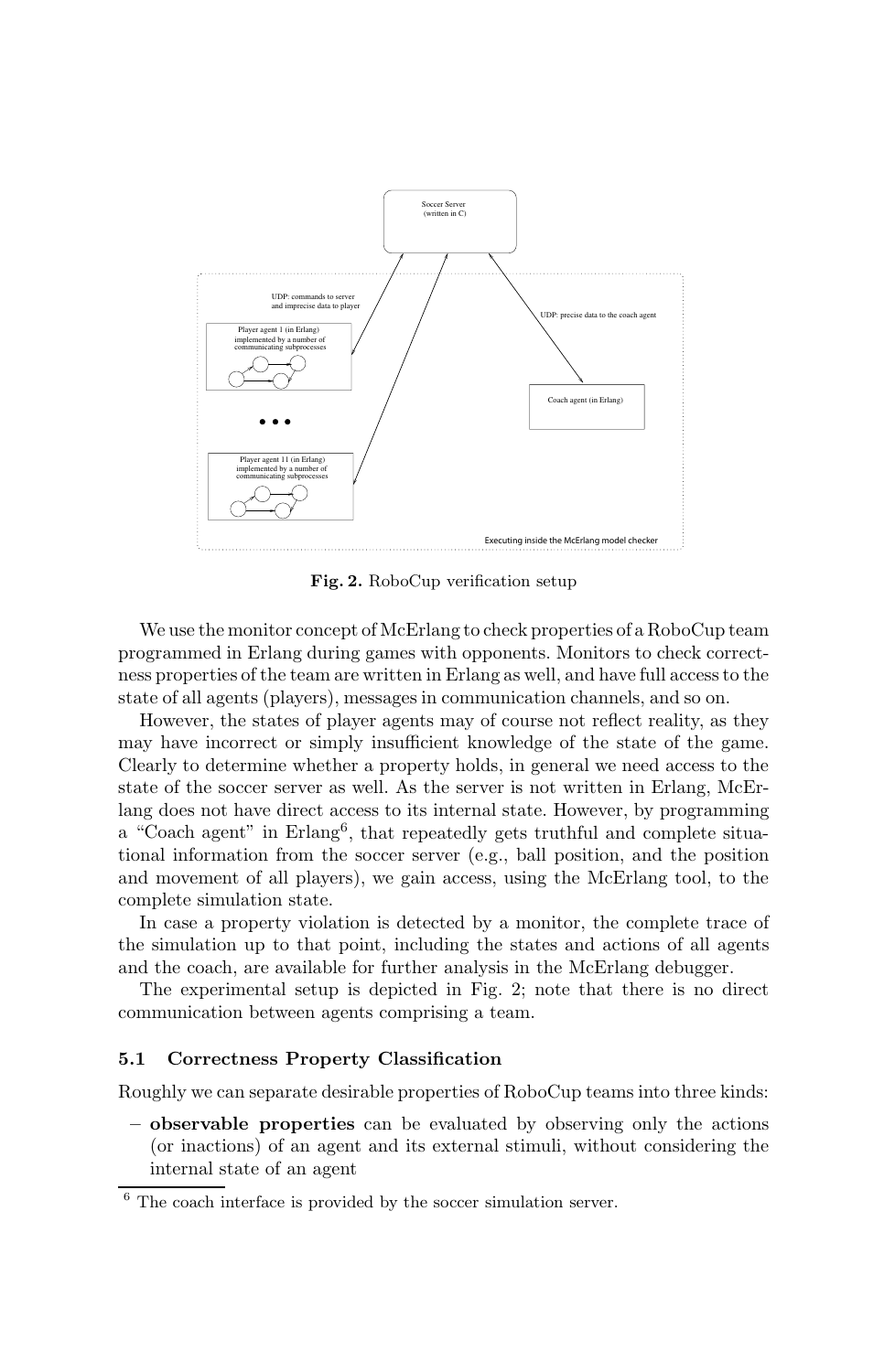- **discrepancy properties** concern the difference between an agents's beliefs and the objective reality
- **internal properties** concern the general consistency of an agent, and the efficacy of its internal logic decisions

Externally observable properties can be decided solely by examining the data the soccer server sends to the coach process, and the actions (UDP data) sent from an agent to the soccer server. There are countless such properties that can be formulated and checked. For example: "players stay inside the playing field" (*op1*), "the goalie doesn't leave the goal area" (*op2*), "a pass cannot be intercepted by a player from the opponent team" (*op3*), and so on. An obvious externally observable property is that an agent may never crash (*nocrash*).

If we find that such an observable property is violated, the cause can either be that the internal logic of the agent is faulty, or that the agent is acting correctly but on faulty data.

An example of a discrepancy property is: "the difference between the believed position of a player and its real position must not exceed some safety margin" (*dp1*). Discrepancy properties requires us to examine both the objective state of the RoboCup simulation (the information sent to the coach process) as well as the internal beliefs (internal data structures) of the processes comprising a player agent.

Internal properties range from quite general properties such that: "the size of a message queue is never greater than some limit  $l''(mq)$  to very specific properties. As an example, we can reformulate the property about safe passes (*op3*) above into a property about the internal state of agents: "the agent never attempts a pass when it knows that an opponent player may intercept the ball"  $(ip3)$ . Note that it is perfectly possible for an agent to fail the property  $ip3$  while not failing *op3* (or vice verse) if the knowledge of the position of the players of the opposition team is particularly poor (a discrepancy property).

While it is easy to formulate such high-level properties in English, with much ambiguity, the challenge is to formulate these properties precisely, and to provide a framework for determining whether they are satisfied by Robocup teams or not. Below we exemplify how this is achieved for two such teams.

### **5.2 Verification of the First RoboCup Team**

The first RoboCup team analysed by us was rather simplistic in nature, generally being reactive (every new sensor information causes a complete new plan to be formed) rather than proactive (players have long term plans that they attempt to realise).

We exemplify the specification of properties by formulating a simple observable property, i.e., that no player strays far outside the playing area (*op1*). As explained earlier, such a property can be checked by examining the accurate information sent to the coaching process, without considering the internal states of agents.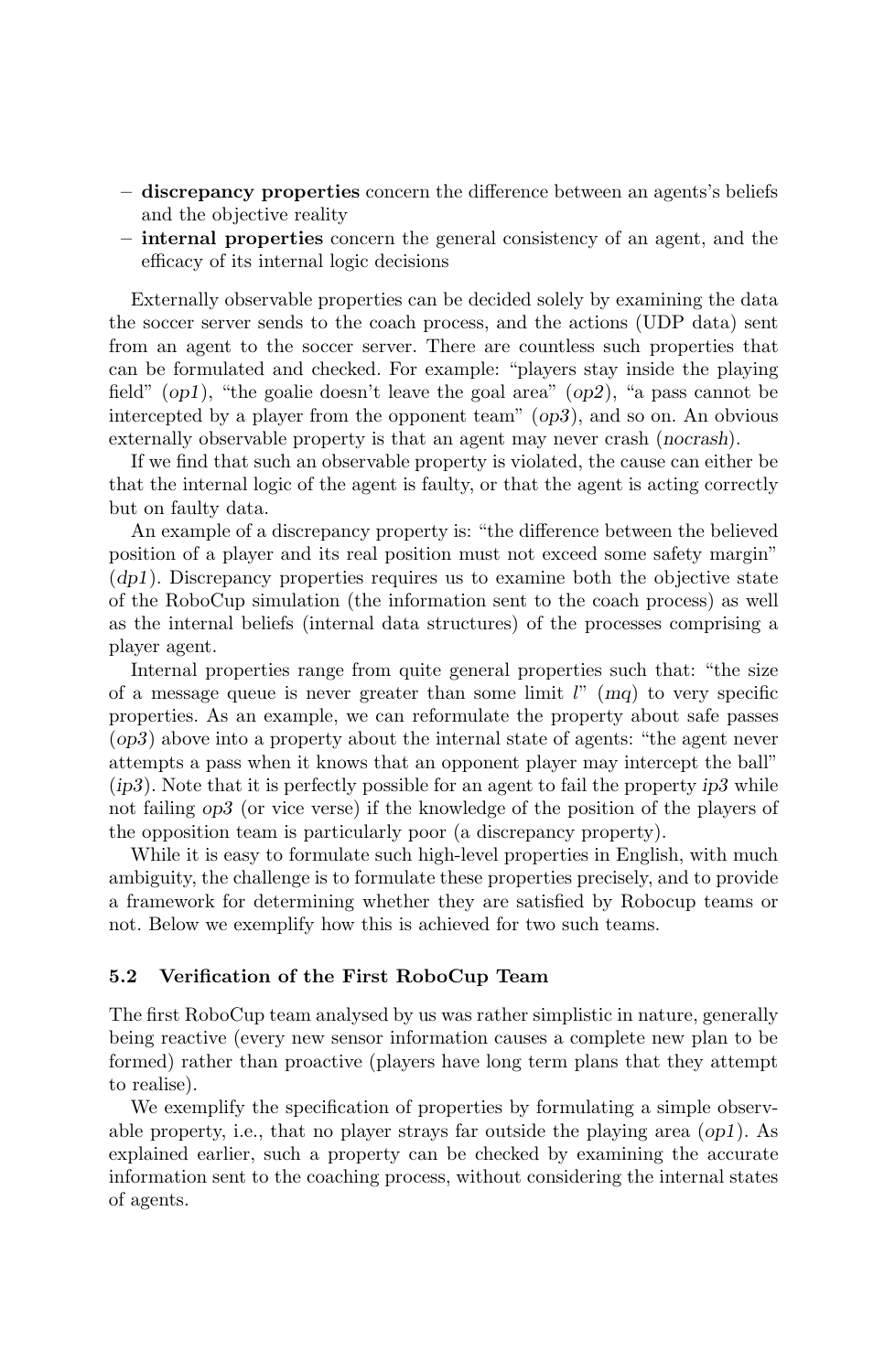```
s tateChange ( State , MonState , Stack ) −>
  try
    \{\nabla k, \quad \text{CoachState}\} = \text{coach: getCoachState}(\text{State}),
    AllPlavers = coach: getOwnPlayers(CoachState),
    %% Verify that all players are in the allowed area
    {LowerX , LowerY , UpperX , UpperY} = MonState ,
    case lists: any
          ( fun (P) −>
             {PosX, PosY} = P#player . position,
             (PosX < LowerX) orelse (PosX > UpperX) orelse
             (PosY < LowerY) or else (PosY > UpperY)end, AllPlayers) of
         true −> error
         false −> {ok , MonState}
      end
  catch −> {ok , MonState} end.
```
The function stateChange is called by the model checker every time a new state is generated. Its arguments are the new state State, the previous monitor state MonState (for this property the coordinates for the allowable area for a player), and the entire stack of program states leading to the current state<sup>7</sup>.

The implemented monitor begins by extracting the state of the "coach" process using the function coach:getCoachState. This function attempts to retrieve the process datastructure of the coach process using its name "coach", and from that structure the internal datastructure that records the data sent from the soccer server. This is achieved by accessing the expr field of a process datastructure, that records the current state of the process (always waiting for a new UDP message to arrive from the soccer server) together with the state data (a part of which is the internal datastructure that records data sent by the soccer server).

```
getCoachState ( State ) −>
 %% Retrieve process named "coach"
 P = find ProcessByRegisteredName("coach", State),case P#process.expr of
    {recv , { , , { , CoachState}} , } −> CoachState
 end.
```
If this fails (e.g., probably because the coach process has not been created yet) the **try** ... **catch** statement ensures that the simulation continues. Given the coach state, the coach:getOwnPlayers function returns the information sent by the soccer server regarding the team players (e.g., position and so on). It is then easy to compute whether any player strays outside the allowable area, and if so the monitor returns error which indicates to the model checker that an error has been encountered. As a result the simulator will offer the possibility to examine in detail the trace leading to the erroneous state detected by the monitor. During testing, the checker quickly produced a run leading to a violation of this property.

<sup>7</sup> The stack implementation is also parametric and we frequently use a bounded stack which forgets old states when runs become too large.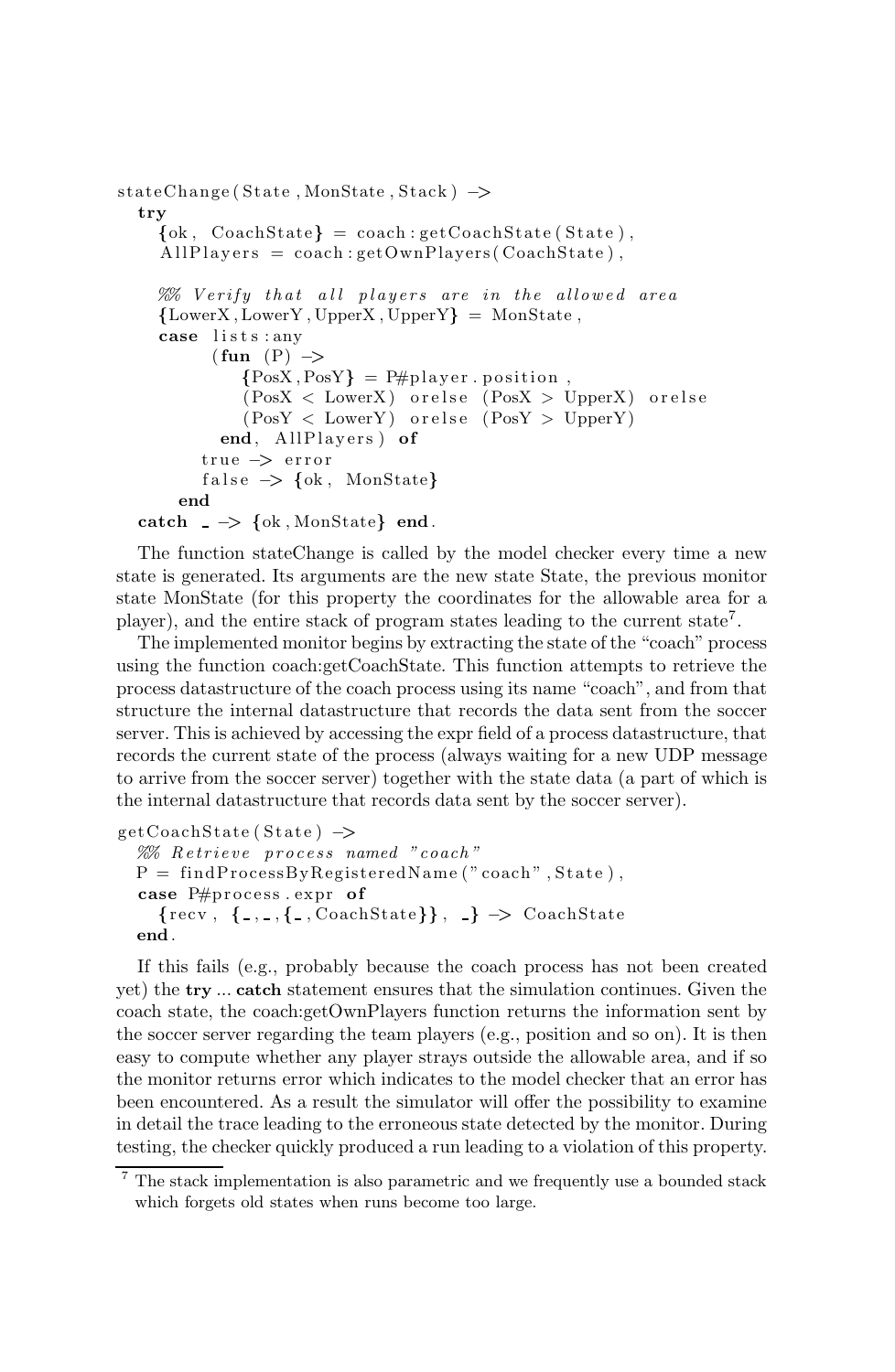As another example, we formulated the *op2* property, i.e., that the goalie doesn't leave the goal area, and attempted to verify that property. This property is also easily checked using the knowledge from the coach process. Unfortunately the first team fails even this simple property: the goalkeeper was very far from his penalty area. However, from visual inspection (using the soccer monitor to view a game progress) the goalie did not appear to have left his penalty area. Program inspection found the source of the error: the team had assumed a fixed assignment of player numbers to their processes, whereas the soccer server could randomly assign player numbers. In other words, the player which resided in the penalty area was in fact not the goal keeper, thus the player did not have permission to handle the ball with his hands.

In conclusion, the first team analysed possessed grave problems indeed, and we didn't think it interesting to consider the analysis further at that point but continued with the second team.

#### **5.3 Verification of the Second RoboCup Team**

The second RoboCup team analysed is far more complex, comprising more lines of code, and having a much more complex internal state. Although generally playing much better than the first team, we were able to discover a number of bugs that had gone undetected using normal testing techniques. We illustrate the kinds of properties checked, and the bugs found, using a number of small examples below.

**Observable properties.** When trying to execute the second RoboCup team under the McErlang model checker, and playing a game, the program sometimes crashed with an error message. This had never been experienced when running the team outside the model checker. The reason for the crash turned out to be typical of a class of hard–to–reproduce errors which occur only for some very intricate sequences of concurrent actions. Players of the second team are composed of different processes; one such process responsible for executing plans have two states: idle when it awaits a new plan, and execute when it executes a received plan. The execution of each step of a plan is performed by a subordinate process, which reports the success or failure of the step back to the executor process. The executor process and its subordinates communicate using asynchronous message passing. The error occurs when a second plan reaches the executor process before it has finished executing a prior plan. In such a situation the process (correctly) terminates the subordinate process, resends the second plan to itself, and enters the idle state (awaiting the second plan sent to itself). However, it turns out that the subordinate process may have sent a message to the executor process that arrived after it was itself terminated, but arriving before the second plan (when the executor process was in the idle state). Moreover the executor process was not able to handle incoming messages from a subordinate process in its idle state, leading it to crash.

A graphical depiction of the error is shown in Fig. 3, where the idle state (of the executor process) is in white, and the executor state is in gray.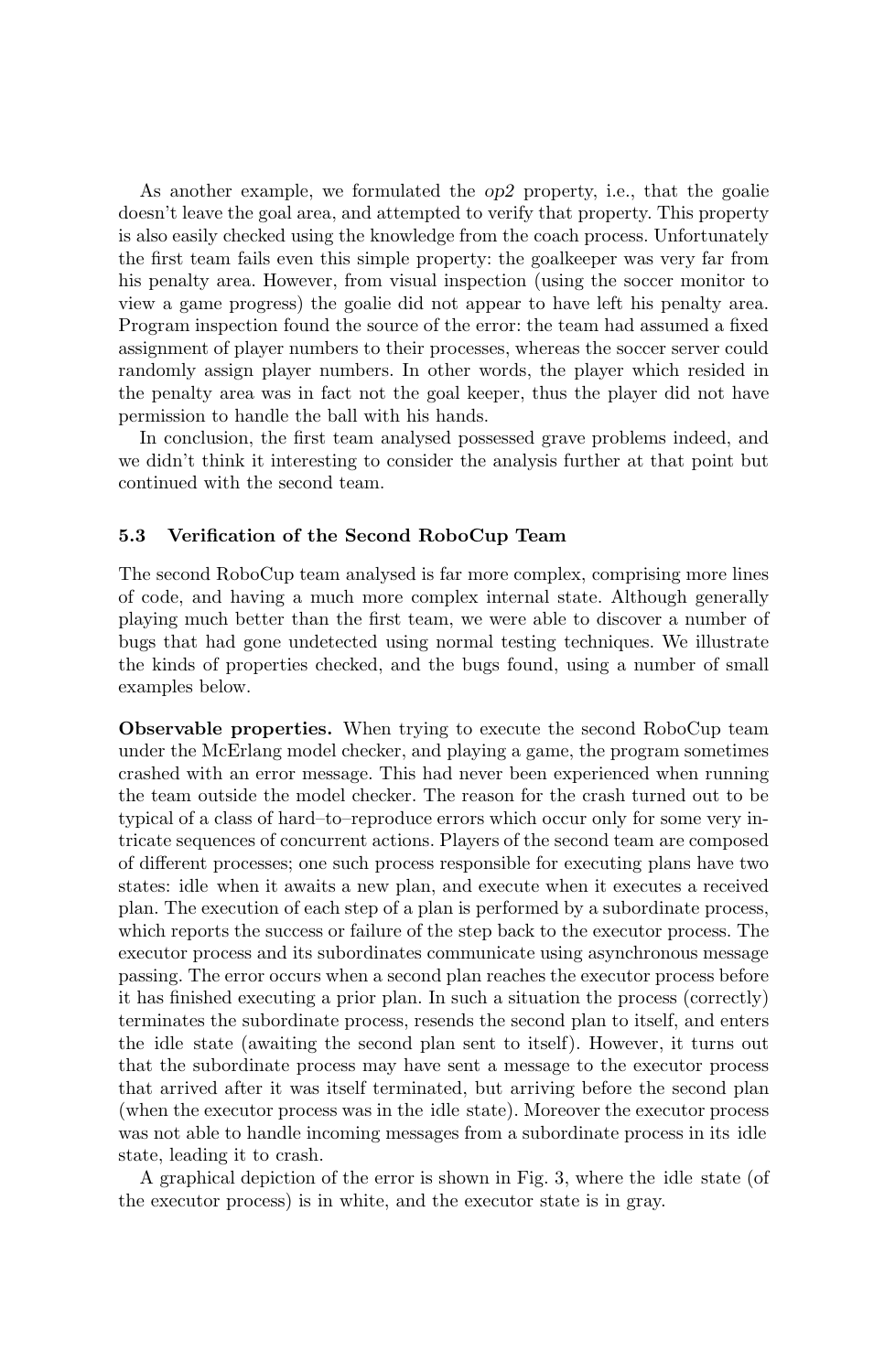

**Fig. 3.** RoboCup Agent Bug

During extensive testing of the team this error had never been seen, however using McErlang (which has a much less deterministic agent scheduler compared to the normal Erlang runtime system) the error was immediately discovered.

We also coded up the property of safe passes (*op3*); however, it turned out that agents could attempt quite unsafe passes. A possible reason for such unsafe behaviour is analysed below, in the formalisation of a logic property (*lp3*).

**A discrepancy property.** A central correctness property is whether the agent's beliefs of the position of the ball in the field are accurate or not.

To formulate the property we have to compare the belief about the ball position, as retrieved from the internal store of an agent, compared to the real position of the ball as given by the coach agent. Clearly these values can be substantially different, for instance if the ball is kicked away behind the back of a player. However, we want to require the agent to eventually correct his ball estimate.

The formulation of the property should thus be parametric on two parameters: i) what is a bad estimate, and ii) for how long time must an estimate be continuously bad until an error is signalled.

The implementation of the property as a state monitor is as follows:

```
stateChange( State , , Mst={Time , Params={BadEstim , In tv al }}) −>
try
  \% Fetch coach info; check if game is halted, get pos info
  \{\n    \begin{array}{l}\n    \text{ok, CoachState}\n    \end{array}\n    = \n    \text{coach: getCoachState(State)},play on = CoastB state \# coachInfo.png . play mode,
  CurrentTime = CoachState\#coachInfo.time,
  CoachPlayer = coach: getOwnPlayer(Number, CoachState),CoachPlayerPos = coach : playerPos (CoachPlayer),
  CoachBall = coach : getGall (CoachState),
  CoachBallPos = coach : ballPos (CoachBall),
```

```
\% Fetch Agent internal data, with ball \% player position
Player = kb : ask (fplayer, myself),
Ball = kb : ask (ball),
```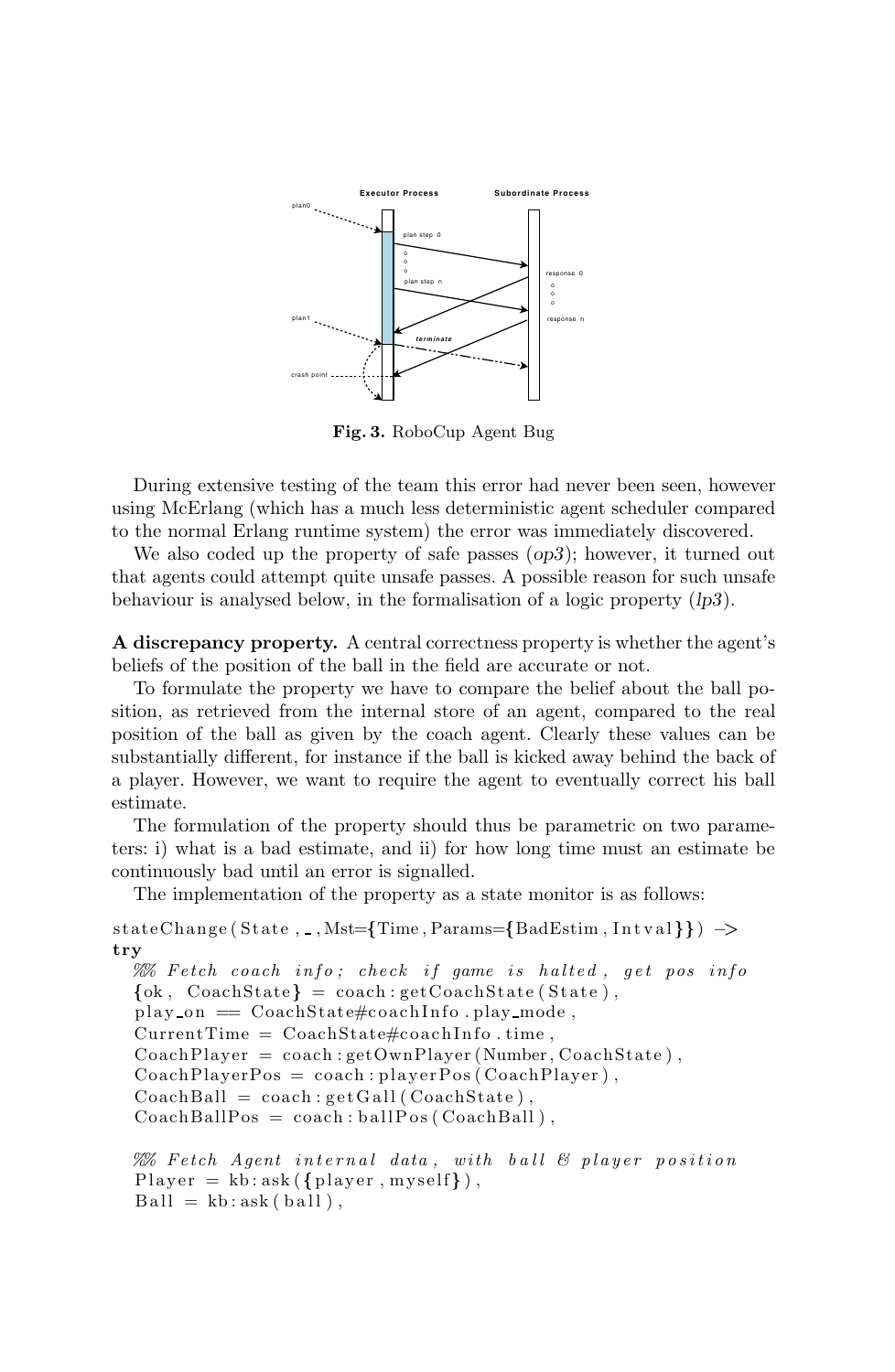```
%% Calculate Players distance approximation and error
  DistPlayer = dist(Player#player, position, Ball#ball, position),DistCoach = dist (CoachPlayerPos, CoachBallPos),
  Error = abs (DistCoach−DistPlayer )/DistCoach ,
  if Error >= BadEstim −>case Time o f
      %% First time bad estimate seen, set timer
      ok −> {ok , {{ u n til , CurrentTime+I n t v al} ,Params}} ;
      \% Estim bad during interval, report error
      { u n til , EndTime} when EndTime =< CurrentTime −> badEstim ;
      %% Estim continously bad, not end of interval
      { u n til , EndTime} when EndTime > CurrentTime −> {ok , Mst}
    end;
    %% Estim is good
    true −> {ok , {ok , Params}}
 end
catch ... end
```
The function dist calculates the distance between two points, and the function kb:ask (present in the agent source code) returns the belief of the agent regarding its parameter. Note that the kb:ask function is called without a parameter specifying the player; this is because the monitor is executed in the context of the agent that caused the last program step.

The error is calculated as the absolute difference between the believed distance to the ball and the real distance to the ball, divided by the real distance.

There are indeed dubious beliefs in the second agent. The model checker found, for instance, a sequence of states where a player thought the distance to be around 7.6 meters, for over a second, while the real distance hovered around 17 meters (with an error of 0.5 meters and interval of 10 time units – a second).

**A logic property.** To illustrate the coding of a logic property we considered first the property (*ip3*): "the agent never attempts a pass when it knows that an opponent player may intercept the ball".

We can illustrate the idea of the property using Fig. 4; there may be no opponent player in the gray zone around the (believed) path of the ball from its originating player to the destination.

In each state the formalisation of the property has to determine whether a pass attempt has been made. This turned out to be rather difficult, as the difference between what is a pass, shooting or just clearing the ball in a dangerous situation is hidden quite deep in the code (and all three operations are executed by sending a "kick" command to the soccer server). In the end it turned out to be easier to modify one line of the player program, by introducing a new (artificial) state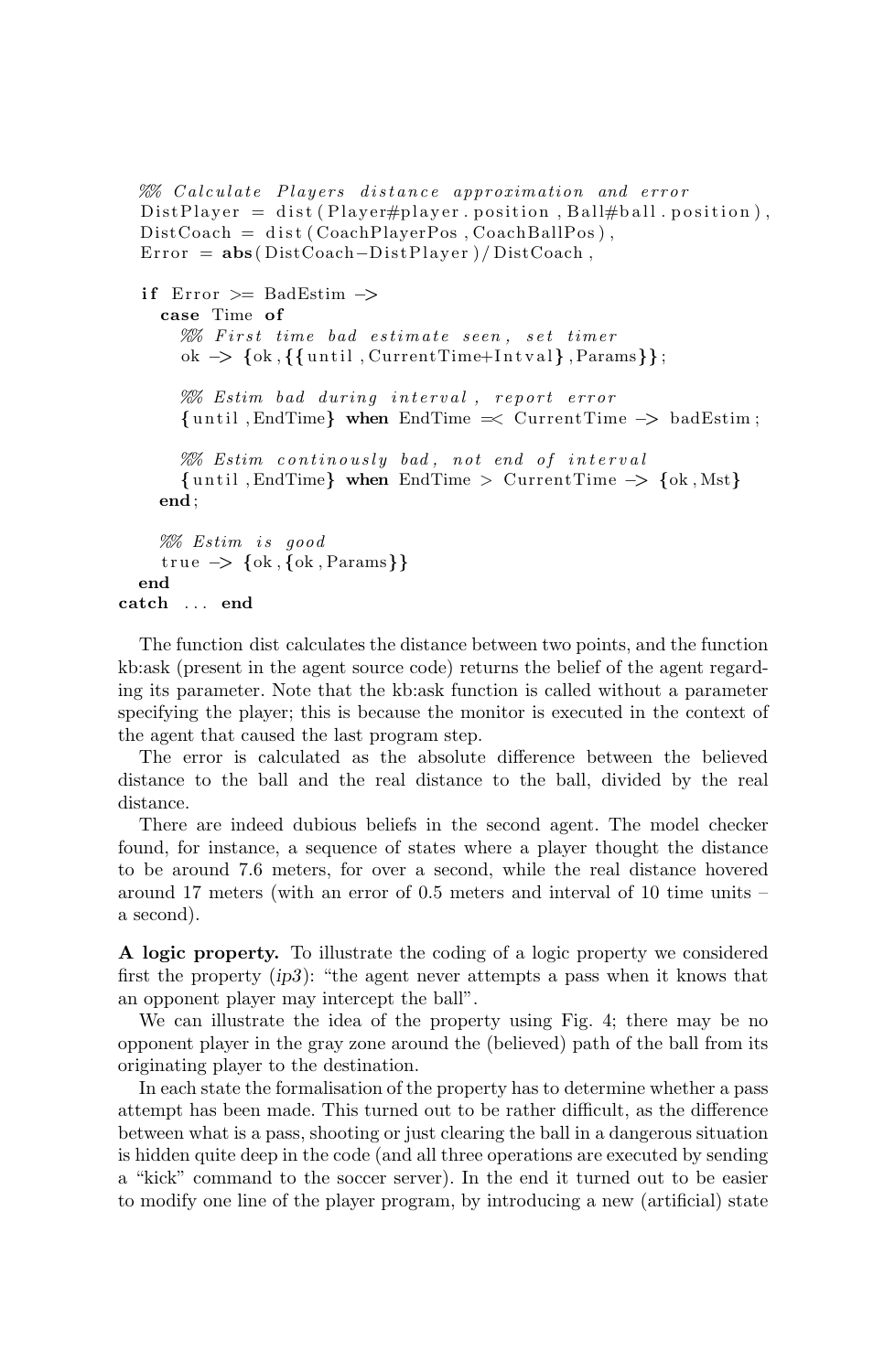

**Fig. 4.** Property *ip3*

labelled by a tuple encoding the operation of passing the ball, and the destination position of the corresponding kick:

*{*d o pass , TargetPosition*}*

After the introduction of this "probe state", the property is easily specified. Essentially whenever a kick is made, it is necessary to retrieve from the player agent its beliefs about the opponent players and calculate whether any of these players are too close to the path of the ball between source and target.

Running an example quickly reveals that the second agent exhibits dubious behaviour. We found a situation when, using as the unsafe distance 0.5 meters, an agent could attempt a pass in the following situation: source player at  $\{-23.9, -24.27\}$ , destination player at  $\{-13.57, -8.4\}$ , and an opposition player at  $\{-17.56, -14.59\}$  which could quite easily intercept the pass.

### **6 Conclusions**

In this paper we have used the McErlang model checking tool to perform runtime verification on a set of agents comprising a RoboCup soccer simulation team written in the Erlang programming language. Correctness properties were specified as monitors (automatons) observing the detailed behavior and states of all the players in the team, and the opponent team. The agents checked were not modified nor abstracted for the purpose of the study, rather the standard source code of the agents was used essentially unchanged. One of the key functionalities of the McErlang tool is the capability to observe the inner state of agents, and of coping with temporal agent behaviors.

The properties checked include a number of obvious correctness criteria for football play (respecting playing field boundaries etc), including also a number of properties that concern the inner logic of the agents. We aim to continue this experiment in order to formulate further more detailed properties regarding the internal state of agents (beliefs, plans, etc) of more RoboCup teams and agents, to further illustrate the practicality of the approach.